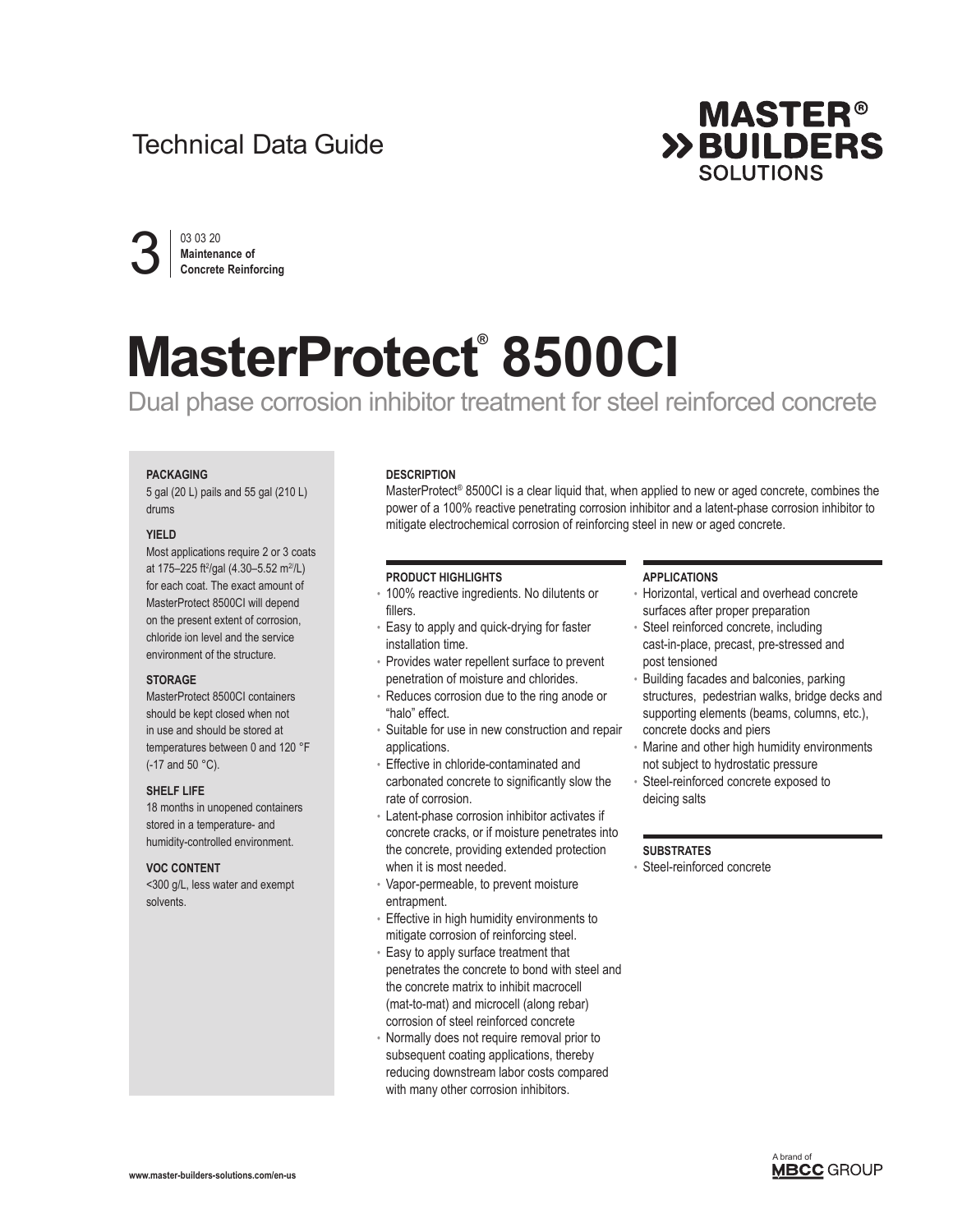## **Technical Data**

## **Composition**

MasterProtect 8500CI is a proprietary surface-applied liquid containing a reactive, penetrating phase and a secondary latent phase corrosion inhibitor.

- **Compliances**
- TSCA (USA): Yes
- DSL/NDSL (Canada): Yes

## **Typical Properties**

| <b>PROPERTY</b>                                                   | VAI UF                                |  |
|-------------------------------------------------------------------|---------------------------------------|--|
| Color                                                             | Clear to light amber                  |  |
| Density                                                           | 0.88 g/cm <sup>3</sup> (7.34 lbs/gal) |  |
| Flash point                                                       | $>140$ °F ( $>60$ °C)                 |  |
| <b>Surface Tension</b><br>MasterProtect 8500Cl<br>Dejonized Water | 23.7 dynes/cm<br>72 dynes/cm          |  |
| VOC.                                                              | $<$ 300 g/L                           |  |

## **DUAL-PHASE FUNCTIONALITY**

Only MasterProtect 8500CI couples the primary reactive penetrant with a second, latent-phase corrosion inhibitor. This latentphase inhibitor activates when the concrete cracks, migrating to the reinforcing steel to provide an extra level of protection when it is most needed. The chart below shows the relative effects on corrosion inhibition of the most popular materials currently in use when compared with MasterProtect 8500CI.

## **HOW TO APPLY SURFACE PREPARATION**

- **1.**New concrete must be properly cured. Concrete should obtain 80% of design strength, which typically takes 14–28 days, depending on mix design.
- **2.**Compromised concrete (delaminations, spalls, etc.) must be removed and repaired. Allow a minimum of 72 hours drying time prior to application of MasterProtect 8500CI.
- **3.**Pre-treat shallow, non-structural shrinkage cracks with a coat of MasterProtect 8500CI. Deeper structural or dynamically moving cracks should be routed, treated with MasterProtect 8500CI and sealed with the appropriate Master Builders Solutions approved joint sealant. MasterProtect 8500CI will not inhibit the adhesion of most joint sealants and deck coatings to concrete. Contact your Master Builders Solutions representative for recommendations.
- **4.**Prior to installing repair materials, MasterProtect 8500CI may be applied to properly cleaned reinforcing steel.
- **5.**Clean concrete surface of all sand, surface dust, dirt, efflorescence, mold, laitance, oil, grease, chemical films, curing compounds, membranes, asphalt, coatings, and other contaminants that would inhibit penetration. Water-blast, abrasive blast or shotblast as necessary to achieve the desired surface condition. An ICRI 310.2R CSP 3-5 is preferred for best penetration.



## **Test Data**

| <b>EVALUATION</b>                                         | <b>PROPERTY</b>                                                                     | <b>RESULTS</b>                              |
|-----------------------------------------------------------|-------------------------------------------------------------------------------------|---------------------------------------------|
| Alberta B388, Type 1b                                     | Moisture Vapor Transmission Performance<br>Waterproofing Performance After Abrasion | >75%<br>>85%                                |
| <b>NCHRP Report 244, Series II</b><br>(Northern Exposure) | Chloride Reduction<br><b>Water Absorption Reduction</b>                             | $>88\%$<br>$>88\%$                          |
| <b>NCHRP Report 244, Series IV</b><br>(Southern Exposure) | Chloride Reduction<br>Weathering                                                    | $>90\%$<br>No yellowing or<br>discoloration |

Typical values obtained under controlled laboratory conditions.